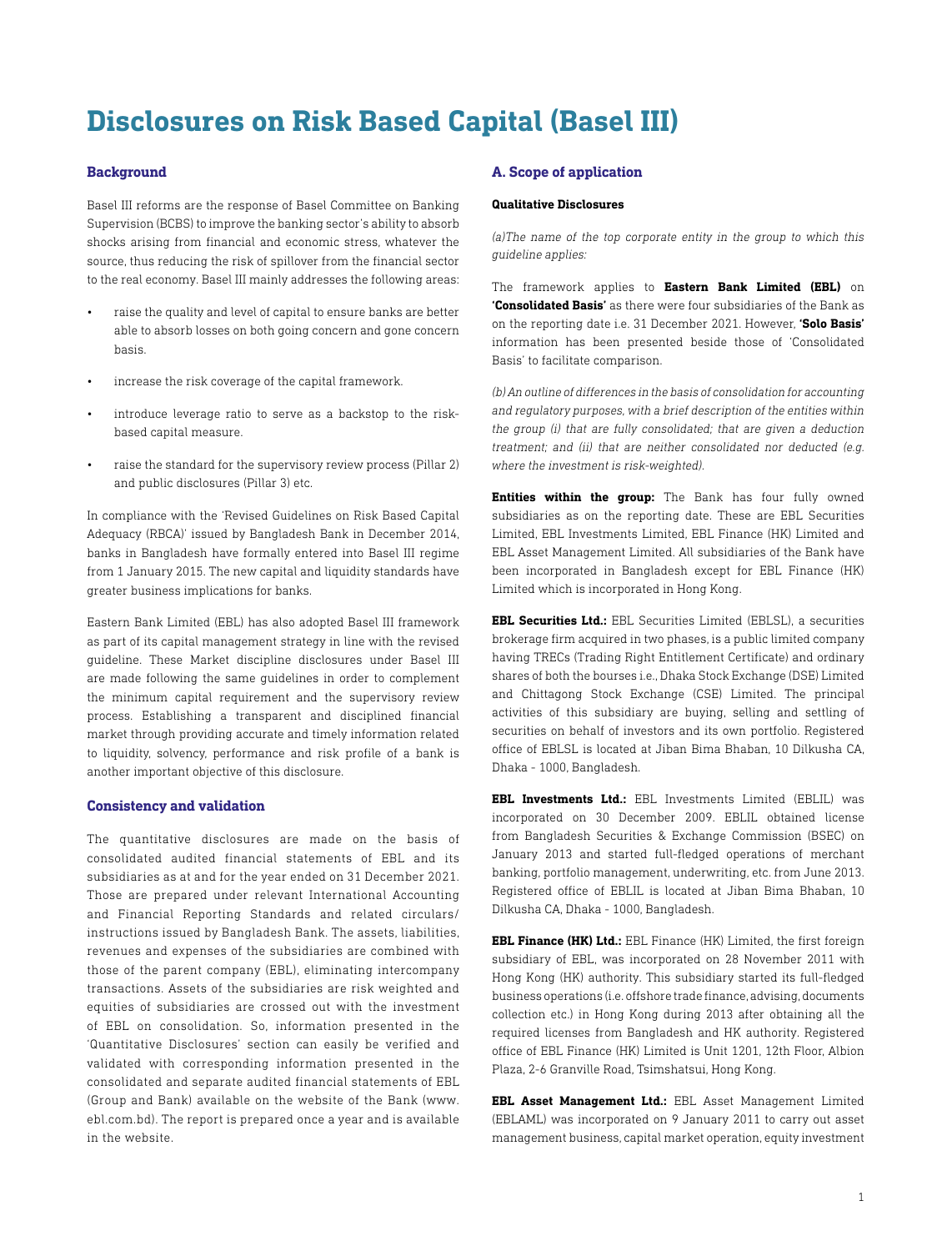etc. having obtained license from Bangladesh Securities & Exchange Commission (BSEC) on 25 May 2017 to run full-fledged business operations. Registered office of EBLAML is located at Bangladesh Shipping Corporation (BSC) Tower, 2-3 Rajuk Avenue (4th Floor), Motijheel C/A, Dhaka - 1000, Bangladesh.

The financials are fully consolidated and all intercompany transactions and balances are eliminated.

*(c) Any restrictions, or other major impediments, on transfer of funds or regulatory capital within the group.*

The rules and regulations of BRPD of Bangladesh Bank that govern 'Single Borrower Exposure Limit' for the customers are equally applicable for the Bank in financing its own subsidiaries. Bank is following latest Bangladesh Bank circular in determining maximum amount of finance to the subsidiaries of the Bank.

## **Quantitative Disclosures**

*(d) The aggregate amount of surplus capital of insurance subsidiaries (whether deducted or subjected to an alternative method) included in the capital of the consolidated group.*

Not Applicable.

## **B. Capital structure**

# **Qualitative disclosures**

*(a) Summary information on the terms and conditions of the main features of all capital instruments, especially in case of capital instruments eligible for inclusion in Common Equity Tier-1, Additional Tier 1 or Tier 2.*

Regulatory capital base is quite different from accounting capital. As per Basel III guidelines, regulatory capital consists of Tier-1 (Common Equity Tier 1 and Additional Tier 1) and Tier 2 capital.

- Common Equity Tier-1 (CET1) capital of EBL consists of Fully Paid-up Capital, Statutory Reserve, General Reserve, Retained Earnings and Dividend Equalization Fund.
- Tier-2 capital of EBL consists of general provision and subordinated debt.
- At present, EBL doesn't hold any Additional Tier 1 (AT1) Capital.

#### **Quantitative disclosures**

| <b>Particulars</b>                            | Solo (Bank) | <b>Consolidated</b> |
|-----------------------------------------------|-------------|---------------------|
| Common Equity Tier-1<br>(CET-1) Capital       | 29.012      | 29.541              |
| Regulatory adjustments                        | (2.876)     | (3.000)             |
| <b>Total Common Equity Tier -1</b><br>Capital | 26.136      | 26.541              |
| Additional Tier-1 Capital                     |             |                     |
| Tier-2 Capital                                | 9.538       | 9.538               |
| <b>Total Regulatory Capital</b>               | 35.674      | 36.079              |
|                                               |             |                     |

BDT in million

#### **C. Capital adequacy**

## **Qualitative disclosures**

*(a) A summary discussion of the bank's approach in assessing the adequacy of its capital to support current and future activities.*

Assessing regulatory capital in relation to overall risk exposures of a bank is an integrated and comprehensive process. EBL follows the 'asset based' rather than 'capital based' approach in assessing the adequacy of capital to support current and projected business activities. The Bank focuses on strengthening risk management and control environment rather than increasing capital to cover up weak risk management and control practices. EBL has been generating most of its incremental capital from retained profit (stock dividend and statutory reserve transfer etc.) and occasional issue of subordinated debt and right shares to support incremental growth of Risk Weighted Assets (RWA). Besides meeting regulatory capital requirement, the Bank maintains adequate capital to absorb material risks foreseen. Therefore, the Bank's Capital to Risk Weighted Assets Ratio (CRAR) remains consistently within regulatory limit during 2021 (13.5% plus). To ensure the adequacy of capital to support the future activities, the bank assesses capital requirements periodically considering future business growth. Risk Management Division (RMD) under guidance of the SRP team/ ERMC (Executive Risk Management Committee), is taking active measures to identify, quantify, manage and monitor all risks to which the Bank is exposed to.

## **Quantitative disclosures**

| <b>Particulars</b>                                | Solo (Bank) | <b>Consolidated</b> |
|---------------------------------------------------|-------------|---------------------|
| Capital requirement for Credit Risk               | 22,049      | 22,222              |
| Capital requirement for Market Risk               | 778         | 1,193               |
| Capital requirement for Operational Risk          | 2,511       | 2,590               |
| Minimum capital requirement (MCR)                 | 25.339      | 26,005              |
| Total regulatory capital                          | 35.674      | 36.079              |
| Risk weighted assets                              | 253,388     | 260,049             |
| <b>Capital to Risk Weighted Asset Ratio</b>       | 14.08%      | 13.87%              |
| Common Equity Tier-1 (CET-1)<br>Capital Ratio     | 10.31%      | 10.21%              |
| Tier-2 Capital Ratio                              | 3.76%       | 3.67%               |
| Capital Conservation Buffer (%)<br>maintained     | 4.08%       | 3.87%               |
| Available Capital under Pillar II<br>requirement* | 4,001       | 3,573               |

BDT in million

*\*Total regulatory capital less MCR less CCB.*

# **D. Credit risk**

#### **Qualitative disclosures**

#### *(a) General Disclosure*

Credit risk is defined as the probability of failure of counterparty to meet its obligation as per agreed terms. Banks are very much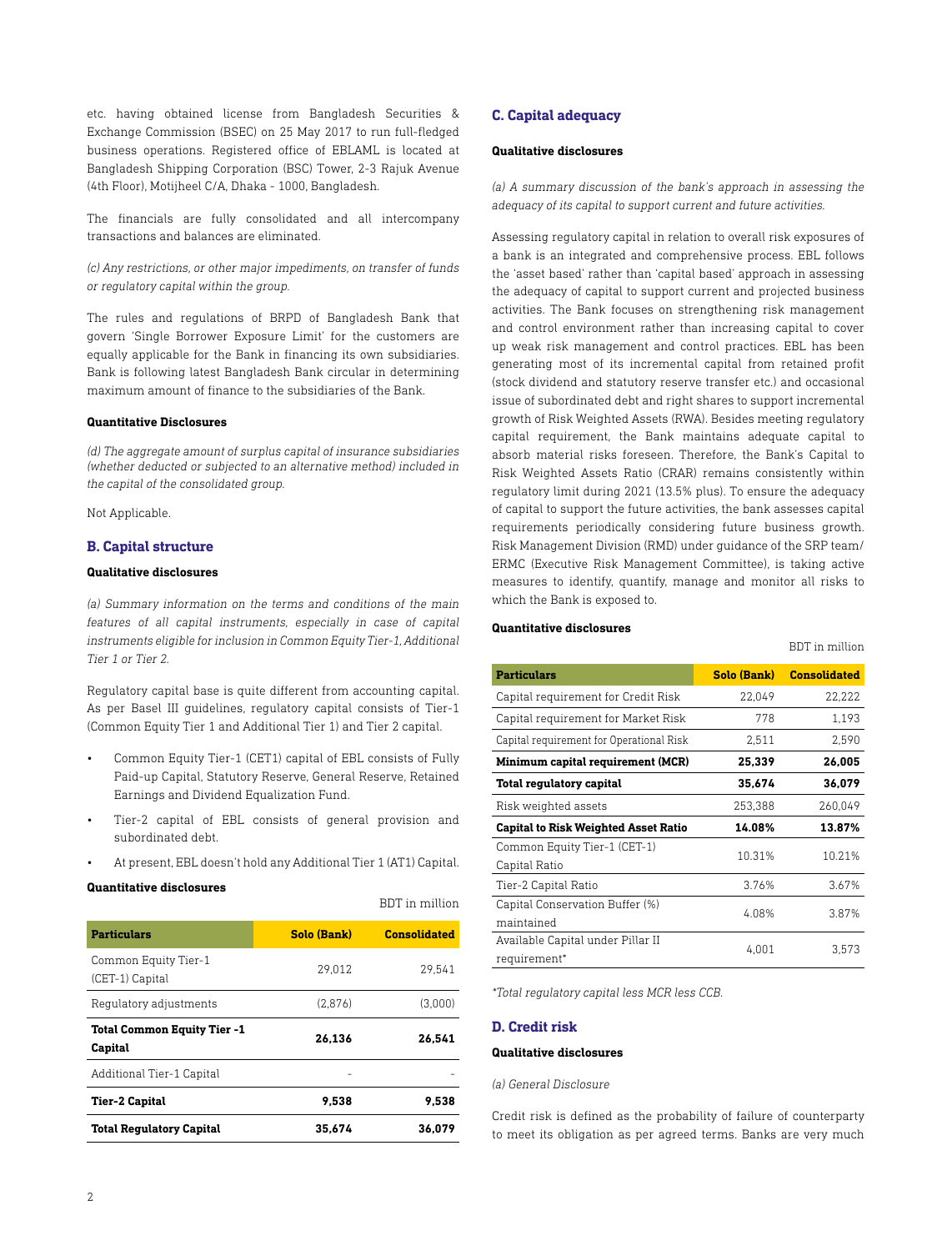prone to credit risk due to its core activities i.e. lending to Corporate, Consumer, SME and other banks/FIs. The main objective of credit risk management is to minimize negative impact through adopting proper mitigates and to limit credit risk exposures within acceptable limit.

Credit risk management has been independent of origination of business to establish better control and to reduce conflicts of interest. The Head of Credit Risk Management (HoCRM) has well-defined responsibility for management of credit risk. Final authority and responsibility for all activities that expose the bank to credit risk rests with the Board of Directors. The Board however delegated authority to the Managing Director and CEO or other officers of the credit risk management division.

The Board of Directors (BoD) sets credit policies and delegates authority to the management for setting procedures, which together has structured the credit risk management framework in the bank. The Credit Policy Manual contains the core principles for identifying, measuring, approving, and managing credit risk in the bank and is designed to meet the organizational requirements that

exist today as well as to provide flexibility for future. These policies represent the minimum standards for credit extension by the bank, and are not a substitute of experience and good judgment.

#### **Definitions of past due and impaired credit**

To define past due and impairment through classification and provisioning, the bank follows Bangladesh Bank Circulars and Guidelines. Accordingly, any **Continuous Loan** if not repaid/ renewed within the fixed expiry date for repayment or after the demand made by the bank is treated as past due/overdue from the following day of the expiry date. Any **Demand Loan** if not repaid within the fixed expiry date for repayment or after the demand made by the bank is treated as past due/overdue from the following day of the expiry date. Whereas, in case of any installment (s) or part of installment (s) of a **Fixed Term Loan** if not repaid within the fixed expiry date, the amount of unpaid installments (s) is treated as past due/overdue after six months of the expiry date. The summary of objective criteria for loan classification and provisioning requirement is as below:

|                                           | <b>Loans Classification</b>                                      |                                                                 |                                                  |
|-------------------------------------------|------------------------------------------------------------------|-----------------------------------------------------------------|--------------------------------------------------|
| <b>Type of Facility</b>                   | <b>Sub Standard</b><br>(Overdue Period)                          | <b>Doubtful</b><br>(Overdue Period)                             | <b>Bad &amp; Loss</b><br><b>(Overdue Period)</b> |
| Continuous Loan &<br>Demand Loan          | Other than CMS *:<br>3 months or more but less than 9<br>months. | Other than CMS:<br>9 months or more but less than<br>12 months. | Other than CMS:<br>12 months or more.            |
|                                           | CMS:<br>6 months or more but less than 18<br>months.             | CMS:<br>18 months or more but less than<br>30 months.           | CMS:<br>30 months or more.                       |
| Fixed Term Loan                           | Other than CMS:<br>3 months or more but less than 9<br>months.   | Other than CMS:<br>9 months or more but less than<br>12 months. | Other than CMS:<br>12 months or more             |
|                                           | CMS:<br>6 months or more but less than 18<br>months.             | CMS:<br>18 months or more but less than<br>30 months.           | CMS:<br>30 months or more.                       |
| Short Term Agricultural &<br>Micro Credit | 12 months or more but less than 36<br>months                     | 36 months or more but less than<br>60 months                    | 60 months or more                                |

\* CMS means Cottage, Micro and Small credits defined in SMESPD Circular No. 02 dated 05 September 2019.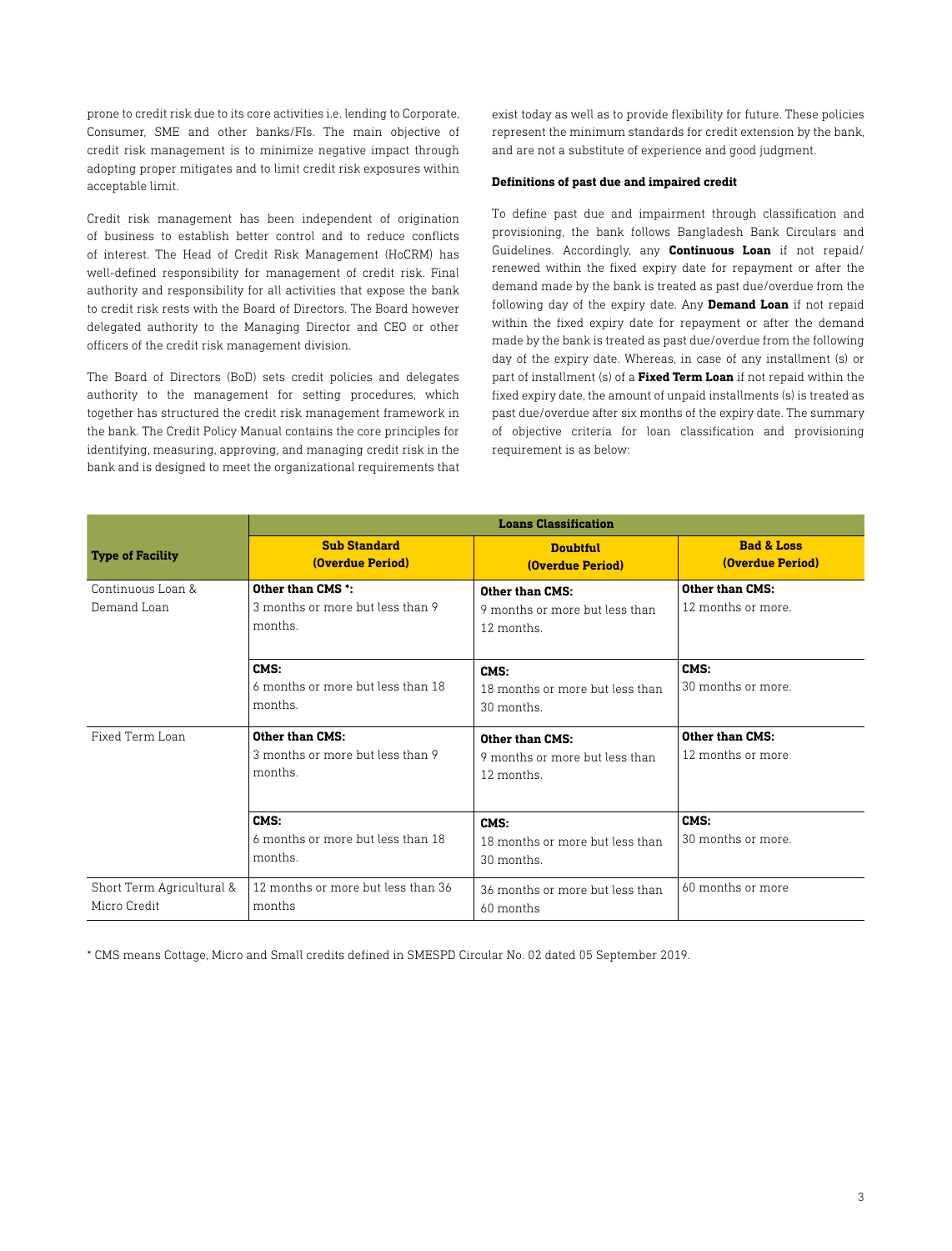Specific provisions for classified loans and general provisions for unclassified loans and advances and contingent assets are measured following BB prescribed provisioning rates as mentioned below:

| <b>Heads</b>                                                                       | <b>Rates of provision</b> |
|------------------------------------------------------------------------------------|---------------------------|
| General provision on:                                                              |                           |
| Unclassified (including SMA) small and medium enterprise                           | 0.25%                     |
| Unclassified (including SMA) Loans to BHs/MBs/SDs against shares etc.              | 2%                        |
| Unclassified (including SMA) loans for housing finance                             | 1%                        |
| Unclassified consumer financing including credit card (other than housing finance) | 2%                        |
| Unclassified (including SMA) other loans and advances                              | 1%                        |
| Short term agri credit and micro credit                                            | 1%                        |
| Special General Provision: Covid-19                                                | $1\% - 2\%$               |
| Off-balance sheet exposures (excluding Bills for collection)                       | $0% - 1%$                 |
| <b>Specific provision on:</b>                                                      |                           |
| Substandard loans other than short term agri credit, micro credit and CMSME        | 20%                       |
| Doubtful loans other than short term agri credit, micro credit and CMSME           | 50%                       |
| Substandard & doubtful loans short term agri credit and micro credit               | 5%                        |
| Substandard loans CMSME                                                            | 5%                        |
| Doubtful loans CMSME                                                               | 20%                       |
| Bad/Loss loans and advances                                                        | 100%                      |

# **Quantitative disclosures**

*(b) Total gross credit risk exposures (by major types) of 31-12-21:*

|                                                     | BDT in million |
|-----------------------------------------------------|----------------|
| <b>Particulars</b>                                  | <b>Amount</b>  |
| <b>Inside Bangladesh</b>                            |                |
| Continuous loan (CL-2)                              |                |
| Consumer Financing (CF)                             | 6,033          |
| Small & Medium Enterprise (SME)                     | 7,537          |
| Loans to BHs/MBs/SDs against Shares                 | 2,276          |
| Other than SMEF, CF, BHs/MBs/SDs                    | 17,725         |
|                                                     | 33,572         |
| Demand loan (CL-3)                                  |                |
| Small & Medium Enterprise (SME)                     | 7,010          |
| Other than SMEF, CF, BHs/MBs/SDs                    | 120,461        |
|                                                     | 127,471        |
| Term loan (CL-4)                                    |                |
| Consumer Financing (including staff, other than HF) | 11,648         |
| Housing Financing (HF)                              | 5.180          |
| Small & Medium Enterprise                           | 18,072         |
| Other than SMEF, CF, BHs/MBs/SDs                    | 64.359         |
|                                                     | 99.258         |
| Short term agri credit and microcredit (CL-5)       |                |
| Short term agri credit                              | 3,779          |
|                                                     | 3.779          |

|                                      | BDT in million |
|--------------------------------------|----------------|
| <b>Particulars</b>                   | <b>Amount</b>  |
| <b>Outside Bangladesh</b>            |                |
| Loans, cash credits, overdrafts etc. | 5.314          |
| <b>Total</b>                         | 269.394        |

*(C) Geographical distribution of exposures (31-12-21):*

# BDT in million

| <b>Division</b>                               | <b>Total</b> |
|-----------------------------------------------|--------------|
| <b>Inside Bangladesh</b>                      |              |
| Dhaka Division                                | 199,975      |
| Chattogram Division                           | 52,634       |
| Sylhet Division                               | 1,786        |
| Rajshahi Division                             | 3,880        |
| Khulna Division                               | 4,122        |
| Rangpur Division                              | 754          |
| Barishal Division                             | 408          |
| Mymensingh Division                           | 522          |
|                                               | 264,080      |
| <b>Outside Bangladesh</b>                     |              |
| Bills financed & UPAS (by EBL Finance HK Ltd) | 5,314        |
| <b>Total</b>                                  | 269,394      |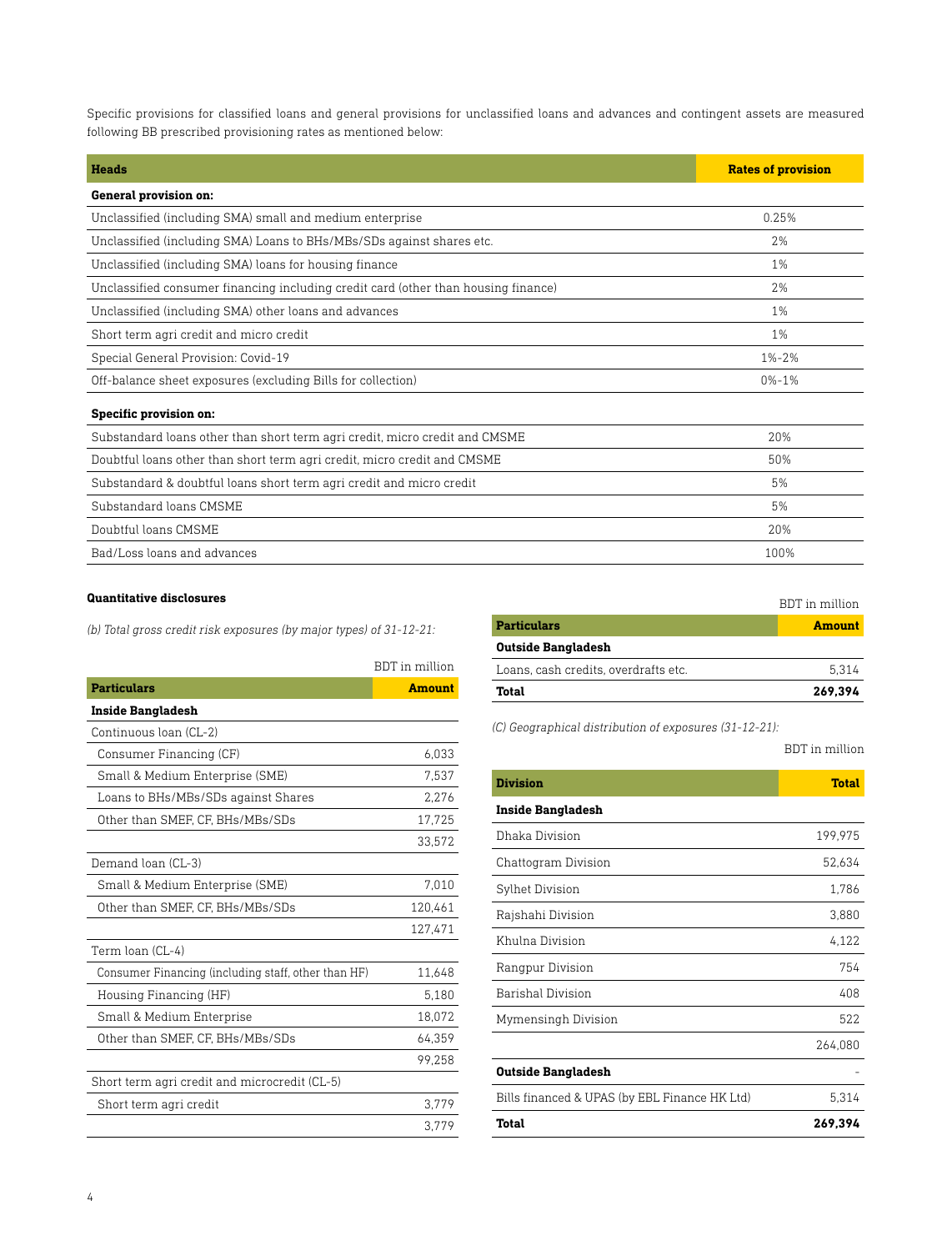*(d) Sector wise exposure of Total loan (31-12-21):*

| <b>Particulars</b>               | 31-12-2021 | <b>Mix (%)</b> |
|----------------------------------|------------|----------------|
| Agri and micro credit through    |            |                |
| NGO                              | 19,175     | 7.12%          |
| Commercial and trading           | 31,897     | 11.84%         |
| Construction                     | 10,968     | 4.07%          |
| Cement and ceramic industries    | 3,893      | 1.44%          |
| Chemical and fertilizer          | 3.591      | 1.33%          |
| Crops, fisheries and livestock   | 741        | 0.27%          |
| Electronics and electrical goods | 6,947      | 2.58%          |
| Food and allied industries       | 15,672     | 5.82%          |
| Consumer finance                 | 30,669     | 11.38%         |
| Metal and steel products         | 19,138     | 7.10%          |
| Pharmaceutical industries        | 4,553      | 1.69%          |
| Power and fuel                   | 14,204     | 5.27%          |
| Rubber and plastic industries    | 4,935      | 1.83%          |
| Readymade garments industry      | 35,209     | 13.07%         |
| Ship building & breaking         |            |                |
| industry                         | 10,364     | 3.85%          |
| Sugar and edible oil refinery    | 1,488      | 0.55%          |
| Transport and                    |            |                |
| e-communication                  | 6,137      | 2.28%          |
| Textile mills                    | 11,935     | 4.43%          |
| Other manufacturing or           |            |                |
| extractive industries            | 16,623     | 6.17%          |
| Others                           | 21,255     | 7.89%          |
| Total                            | 269.394    | 100.00%        |

*(e) Residual contractual maturity of credit exposure (31-12-21):*

BDT in million

BDT in million

BDT in million

| <b>Particulars</b>                      | <b>Amount</b> |
|-----------------------------------------|---------------|
| On demand                               | 7.312         |
| In not more than one month              | 17.313        |
| In more than one month but not more     | 40.793        |
| than three months                       |               |
| In more than three months but not more  | 117.907       |
| than one year                           |               |
| In more than one year but not more than | 61.167        |
| five years                              |               |
| In more than five years                 | 24.901        |
| Total                                   | 269.394       |

*(f) Sector wise exposure of classified loans (31-12-21):*

| <b>Particulars</b>             | 31-12-2021    |         |
|--------------------------------|---------------|---------|
|                                | <b>Amount</b> | Mix (%) |
| Commercial and trading         | 3.333         | 33.40%  |
| Crops, fisheries & livestock   | 22            | 0.22%   |
| Electronics & electrical goods | 736           | 7.38%   |
| Consumer finance               | 16            | በ 16%   |

| <b>Particulars</b>                              | 31-12-2021    |         |
|-------------------------------------------------|---------------|---------|
|                                                 | <b>Amount</b> | Mix (%) |
| Metal & steel products                          | 269           | 2.69%   |
| Readymade garments industry                     | 1.917         | 19.21%  |
| Ship breaking industry                          | 2,730         | 27.36%  |
| Sugar, edible oil refinery & food<br>processing | 52            | 0.52%   |
| Transport & e-communication                     | 117           | 1.17%   |
| Textile mills                                   | 40            | 0.40%   |
| Others                                          | 747           | 7.48%   |
| <b>Total</b>                                    | 9,979         | 100.00% |

*(g) Gross Non-Performing Assets (classified loan)*

On the reporting date i.e. 31 December 2021, Gross Non-Performing Assets/classified loans stood at BDT 9,979 million.

Non-Performing Assets (classified loans) to Outstanding Loans & advances

On the reporting date i.e. 31 December 2021, Non-Performing Assets (classified loans) to outstanding loans & advances was 3.70%.

*Movement of Non-Performing Assets (classified loans)* 

BDT in million

| <b>Particulars</b>         | 2021  | 2020    |
|----------------------------|-------|---------|
| Opening balance            | 6.226 | 7.771   |
| Additions during the year  | 4.577 | 29      |
| Reductions during the year | (825) | (1,575) |
| <b>Closing balance</b>     | 9.979 | 6.226   |

*Movement of Specific Provisions for NPAs (Provisions for classified loans)* BDT in million

| <b>Particulars</b>                                           | 2021  | 2020  |
|--------------------------------------------------------------|-------|-------|
| Opening balance                                              | 7.499 | 6.009 |
| On fully provided debt written<br>off during the year        | (104) |       |
| On recovery from loans written<br>off earlier                | 363   | 726   |
| Additional provision moved to GP                             | (860) |       |
| Specific provision charged (net<br>of recovery) for the year | 1.663 | 765   |
| Provision held at the end of<br>the year                     | 8.562 | 7.499 |

# **E. Equities: Disclosures for Banking Book Positions**

## **Qualitative disclosures**

*Differentiation between holdings on which capital gains are expected and those taken under other objectives including for relationship and strategic reasons*

Investment in equity securities by EBL is broadly categorized into two types: Quoted securities (Ordinary shares, Mutual Funds) and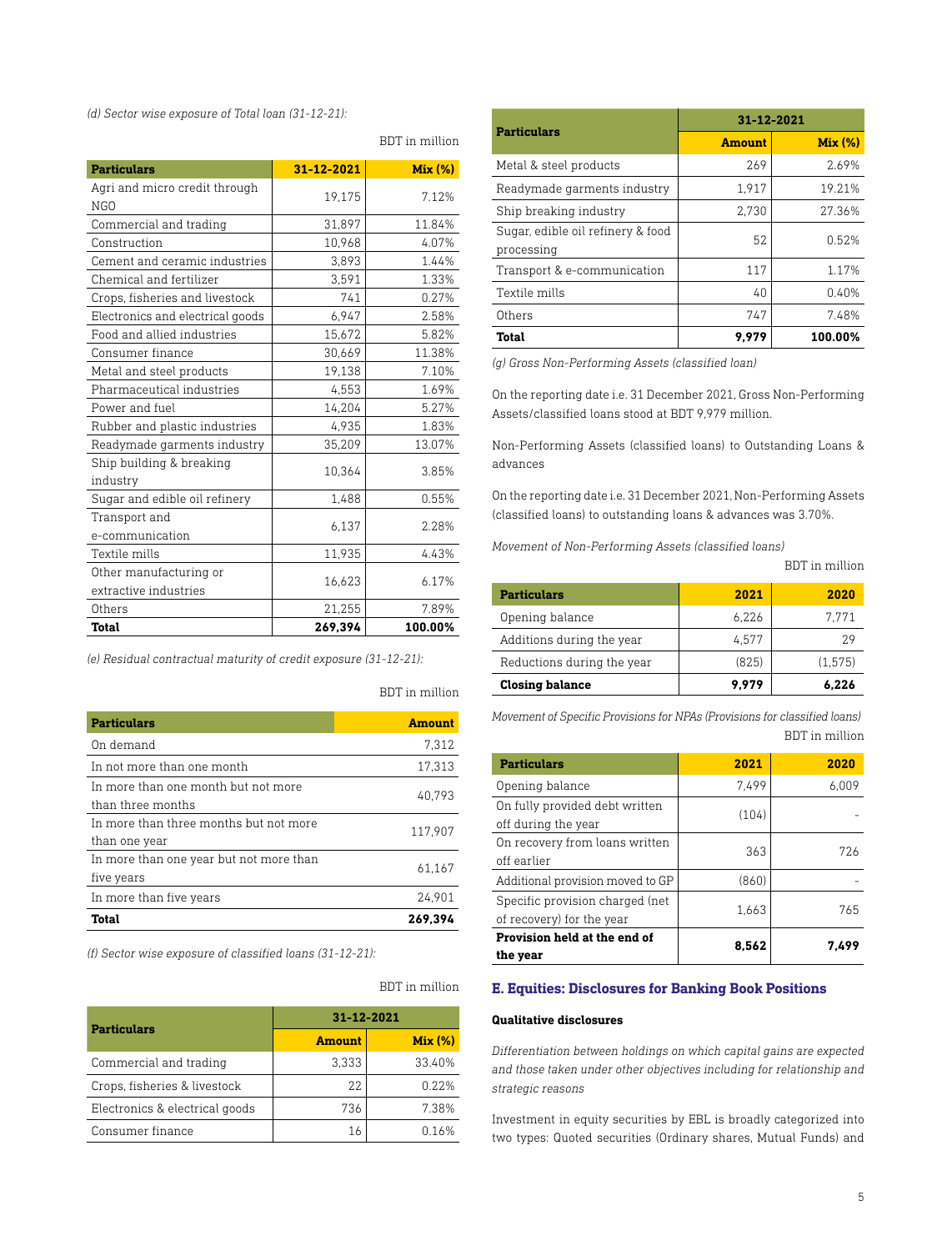Un-quoted securities (including preference share and subscription for private placement). Unquoted securities are categorized as banking book exposures which are further subdivided into two groups: unquoted securities which are invested without any expectation that these will be quoted in near future (i.e. held to maturity) and securities that are acquired under private placement

or IPO and are going to be traded in the secondary market after completing required formalities. Usually these securities are held for trading or investment for making capital gains.completing required formalities. Usually these securities are held for trading or investment for making capital gains.

*Discussion of important policies covering the valuation and accounting of equity holdings in the banking book.* 

| <b>Investment class</b>                          | <b>Initial recognition</b> | <b>Measurement after initial</b><br>recognition            | <b>Recording of changes</b>                                                                                               |
|--------------------------------------------------|----------------------------|------------------------------------------------------------|---------------------------------------------------------------------------------------------------------------------------|
| Govt, T-bills/bonds - Held<br>For Trading (HFT)  | Cost                       | Fair value                                                 | Revaluation loss to profit and loss account, but gain<br>to revaluation reserve account.                                  |
| Govt T-bills/T-bonds -<br>Held To Maturity (HTM) | Cost                       | Amortized cost                                             | Increase in value of securities is booked to equity<br>as amortization gain, but decrease to profit and loss<br>account.  |
| Debenture/bond                                   | Cost                       | Cost                                                       | At realizable value. Unrealized loss to profit and loss<br>account.                                                       |
| Shares (quoted) *                                | Cost                       | Lower of cost or market<br>value (portfolio basis)         | Provision for revaluation loss (net off gain) is<br>charged to profit and loss account but no unrealized<br>gain booking. |
| Shares (unquoted)*                               | Cost                       | Lower of cost or Net Asset<br>Value (NAV)                  | Provision for unrealized loss to profit and loss<br>account but no unrealized gain booking.                               |
| Mutual fund (closed-end) *                       | Cost                       | Lower of cost or (higher of<br>market value or 85% of NAV) | Provision for unrealized loss (net) to profit and loss<br>account but no unrealized gain booking.                         |
| Unit fund (open-end) *                           | Cost                       | Lower of cost or 85% of NAV                                | Provision for unrealized loss (net) to profit and loss<br>account but no unrealized gain booking.                         |
| Prize bonds                                      | Cost                       | Cost                                                       | None                                                                                                                      |

\* Provision for shares against unrealized loss (gain net off) has been made as per DOS circular no. 4 dated 24 November 2011 and for mutual funds (closed-end) & unit funds (open-end) as per DOS circular letter no. 3 dated 12 March 2015 of Bangladesh Bank.

## **Quantitative disclosures**

*Value disclosed in the balance sheet of investments, as well as the fair value of those investments; for quoted securities* 

|                                                                                                                                                           |     | <b>BDT</b> in million      |
|-----------------------------------------------------------------------------------------------------------------------------------------------------------|-----|----------------------------|
| <b>Particulars</b>                                                                                                                                        |     | Solo (Bank)   Consolidated |
| The cumulative realized gains<br>(losses) arising from sale and<br>liquidation in the reporting<br>period/Net gain/(loss) on sale of<br>quoted securities | 341 | 520                        |
| Total unrealized gains (losses)/<br>Provision for revaluation of shares<br>(net)                                                                          | 256 | 409                        |
| Total latent revaluation gains<br>(losses)                                                                                                                |     |                            |
| Any amount of the above included<br>in Tier 2 capital                                                                                                     |     |                            |
| Capital charge required for quoted<br>securities:                                                                                                         | 756 | 1,170                      |
| Specific risk                                                                                                                                             | 378 | 585                        |
| General market risk                                                                                                                                       | 378 | 585                        |

# **F. Interest rate risk in the banking book (IRRBB)**

#### **Qualitative disclosures**

## *(a) General Disclosure*

Interest Rate Risk is the risk which affects the Bank's financial condition due to change of market interest rates. Changes in interest rates affect both the current earnings (earnings perspective) and also the net worth of the Bank (economic value perspective). Bank assesses the interest rate risk both in earning and economic value perspective.

The process of interest rate risk management by the bank involves determination of the business objectives, expectation about future macro-economic variables and understanding the money markets and debt market in which it operates. Interest rate risk management also includes quantifying the appetite for market risk to which bank is comfortable with.

The Bank uses the following approach to manage interest rate risks inherent in the Balance sheet:

**Simple Gap Analysis:** Traditional Gap analysis of on-balance sheet Asset Liability Management (ALM) involves careful allocation of assets and liabilities according to re-pricing/maturity buckets. This approach quantifies the potential change in net interest income using a specified shift in interest rates, e.g. 100 or 200 basis points, or a simulated future path of interest rates.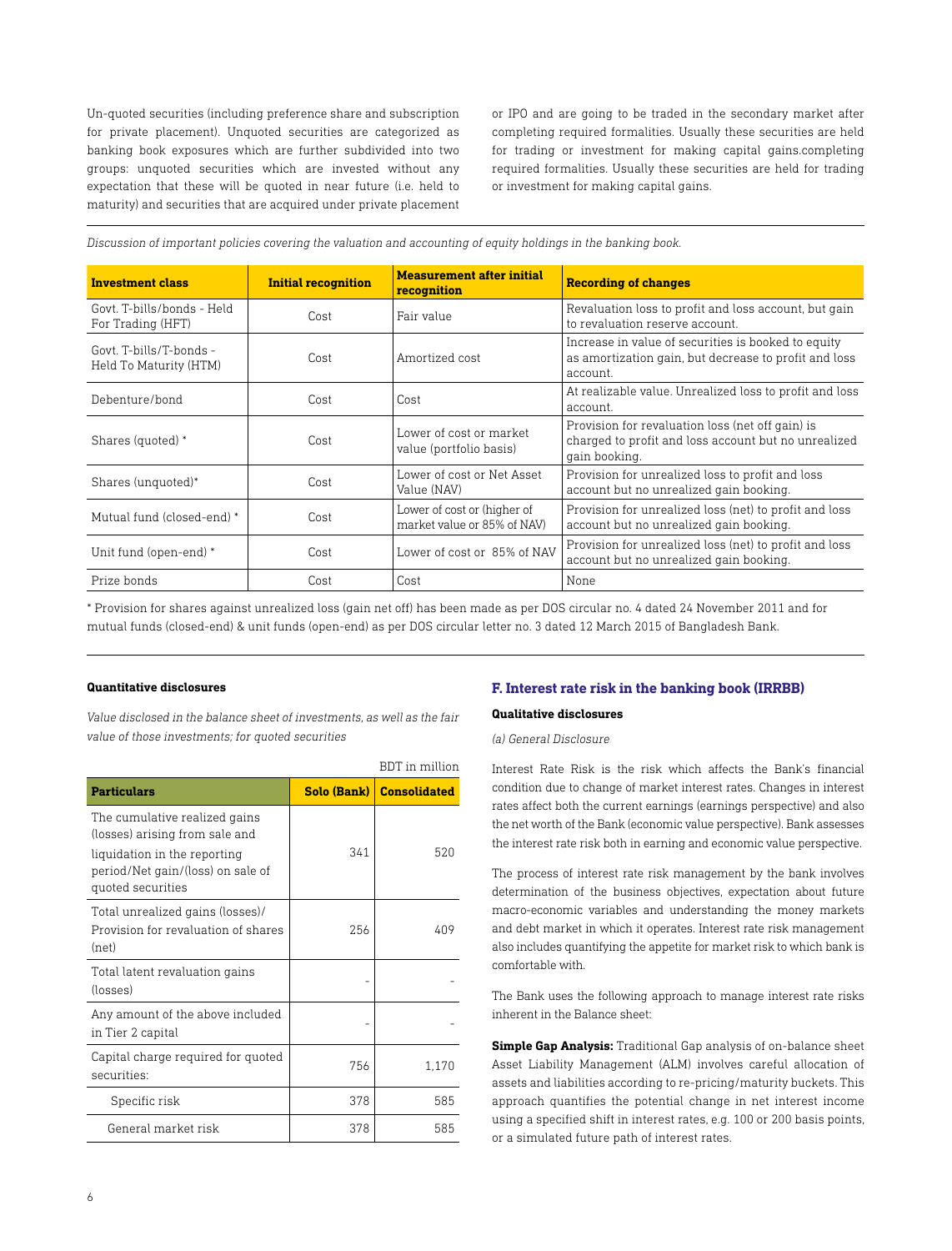**Assumptions:** For Gap analysis, bank considers the following:

- For fixed-rate contract, remaining maturity is considered.
- For contracts with provision of re-pricing, time remaining for next re-pricing is considered.
- For assets and liabilities which lack definitive re-pricing interval or for which there is no stated maturity, bank determines the core and volatile portion. For assets, volatile portion is bucketed till 3 months using historical repayment behavior and stable portion is bucketed in 6-12 months bucket. For liabilities, volatile portion is bucketed till 1 year using historical withdrawal behavior and stable portion is bucketed in over 1 year segment.
- Deposits that are already matured but not withdrawn are considered to be under overnight bucket.

Also, following assumptions are met:

- The main assumption of gap analysis is that interest rate moves on a parallel fashion. In reality however, interest rate does not move on parallel fashion.
- Contractual repayment schedule is met.
- Re-pricing of assets and liabilities takes place in the midpoint of time bucket.
- The expectation that loan repayment will be as per schedule.
- No early encashment is considered in term and recurring deposit.
- Non maturity deposit withdrawal is considered based on past withdrawal behavior.
- Interest paid on liabilities tends to move faster than interest rates earned on assets.
- Interest rates attached to bank assets and liabilities do not move at the same speed as market interest rates.
- Point at which some assets and liabilities are re-priced is not easy to identify.

## **Quantitative disclosures:**

#### **Funding Gap Analysis:**

Funding GAP Analysis attempts to determine the potential impact on net interest income (NII) due to changes in interest rate.

Result of Funding Gap analysis as on December 31, 2021:

| <b>Particulars</b>           | 3 months        | 6 months      |
|------------------------------|-----------------|---------------|
| For 1% increase/decrease in  | $BDT \pm 19.14$ | BDT ± 39.62   |
| interest rate, impact on NII | Million         | Million       |
| For 2% increase/decrease in  | BDT ± 38.27     | $BDT + 79.23$ |
| interest rate, impact on NII | Million         | Million       |

#### **Duration GAP Analysis:**

The focus of the Duration GAP Analysis is to measure the level of a bank's exposure to interest rate risk in terms of sensitivity of Market Value of its Equity (MVE) to interest rate movements. Duration Gap can be used to evaluate the impact on the Market Value of Equity of the bank under different interest rate scenarios. ALCO monitors the Leveraged Liability Duration and duration gap of the total bank balance sheet on a quarterly basis to assess the impact of parallel shift of the assumed yield curve.

| <b>Particulars</b>                                      | Dec-31, 2021   Dec-31, 2020 |       |  |  |
|---------------------------------------------------------|-----------------------------|-------|--|--|
| Duration of Asset                                       | 189                         | 1 7 1 |  |  |
| Duration of Liabilities                                 | 1 75                        | 1.56  |  |  |
| <b>Duration Gap</b>                                     | 0.32                        | 0.30  |  |  |
| Changes in Market value of Equity due to an increase in |                             |       |  |  |

| <u>annother an use the state of a manuscription of the second second and</u><br>interest rate as of 31st December, 2021 |                                                                    |    |  |
|-------------------------------------------------------------------------------------------------------------------------|--------------------------------------------------------------------|----|--|
| 1%                                                                                                                      | 2%                                                                 | 3% |  |
|                                                                                                                         | BDT 1,086.23 Million   BDT 2,172.47 Million   BDT 3,258.70 Million |    |  |

#### **G. Market risk**

#### **Qualitative Disclosures**

**Market Risk:** Market Risk is defined as the possibility of loss due to changes in the market variables. It is the risk that the value of on/off-balance sheet positions will be adversely affected by movements in equity price, interest rate and currency exchange rates. The objective of our market risk policies and processes is to obtain the best balance of risk and return whilst meeting customers' requirements. The primary categories of market risk for the bank are:

**Interest rate risk:** Arising from changes in yield curves, credit spreads and implied volatilities on interest rate options.

**Currency exchange rate risk:** Arising from changes in exchange rates and implied volatilities on foreign exchange options.

**Equity price risk:** Arising from changes in the prices of equities, equity indices, equity baskets and implied volatilities on related options.

Bank has a comprehensive Treasury Trading Policy, Asset-Liability Management Policy, Investment Policy approved by the BoD to assess, monitor and manage all the above market risks. Various internal limits have been set to monitor market risk and capital requirement is assessed as per standardized approach of Basel III.

**Methods used to measure Market Risk:** Bank applies maturity method in measuring interest rate risk in respect of securities in trading book. The capital charge for entire market risk exposure is computed under the standardized approach using the maturity method and in accordance with the guideline issued by Bangladesh Bank.

**Market Risk Management System:** To manage the interest rate risk, ALCO regularly monitors various ratios and parameters. Of the ratios, the key ratios that ALCO regularly monitors are Liquidity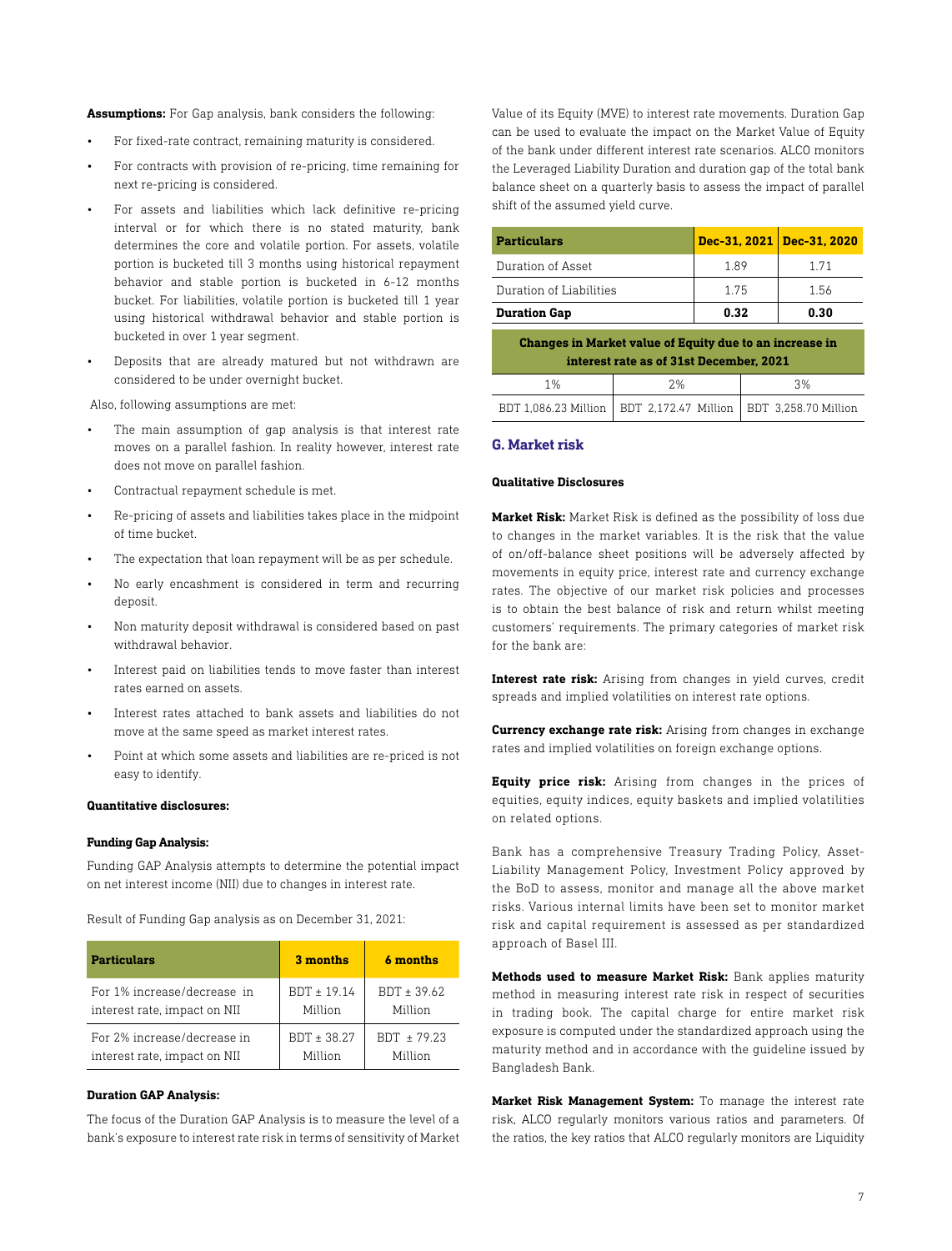Coverage Ratio (LCR), Net Stable Funding Ratio (NSFR), and Maximum Cumulative Outflow (MCO), Liquid asset to total assets, Volatile liability dependency ratio, Snap liquidity ratio and Short term borrowing to Liquid assets ratio. ALCO also regularly monitors the interest rate sensitive gap and duration gap of total portfolio.

To manage foreign exchange risk of the bank, the bank has adopted the limit set by central bank to monitor foreign exchange open positions. Foreign exchange risk is computed on the sum of net short positions or net long positions, whichever is higher. FX VaR of December 2021 end are as follows:

Figures in BDT

| Value-at-Risk (Loss in percent of present value) |         |         |           |           |           |
|--------------------------------------------------|---------|---------|-----------|-----------|-----------|
| <b>Time horizon</b>                              |         |         |           |           |           |
| <b>Confidence level</b>                          | 1 day   | 2 days  | 3 days    | 4 days    | 5 days    |
| 90%                                              | 155.680 | 286.018 | 348.273   | 387,568   | 475.950   |
| 95%                                              | 286.018 | 365.497 | 523.299   | 651.748   | 764.619   |
| 99%                                              | 943.035 | 952.788 | 1,069,611 | 1,083,815 | 1,462,340 |

To manage equity risk, the Investment Committee of the bank takes prudent decisions complying sectoral preferences as per investment policy of the bank and capital market investment limit set by BB.

BDT in million

# **Quantitative disclosures:**

*Capital charge required (Solo basis) for market risk on the reporting date 31-12-21:*

|   | <b>Particulars</b>    | <b>Amount</b> |
|---|-----------------------|---------------|
| a | Interest rate risk    |               |
| b | Equities              | 756           |
| C | Foreign exchange risk | 2.3           |
| d | Commodity risk        |               |
|   | <b>Total</b>          | 778           |

## **H. Operational risk**

## **Qualitative Disclosures**

**Operational Risk:** Operational risk is the risk of loss arising from fraud, unauthorized activities, error, omission, inefficiency, systems failure or external events. It is inherent in every business organization and covers a wide spectrum of issues. We seek to minimize exposure to operational risk, subject to cost benefit trade-offs.

**Views of Board on system to reduce Operational Risk:** The policy for measuring and managing operational risks is approved by the Board in line with the relevant guidelines of Bangladesh Bank. Audit Committee of the Board directly oversees the activities of Internal Control and Compliance Division to protect against all operational risks. As a part of continued surveillance, the management committee (MANCOM), Executive Risk Management Committee (ERMC) and Risk Management Division (RMD) regularly review different aspects of operational risks and escalate the findings to appropriate authority while internal audit suggests formulating appropriate policies, tools & techniques for mitigation of operational risk of the bank.

**Policies and processes to mitigate operational risk:** The bank captures some identified risk events associated with all functional departments of the bank through standard reporting format, Departmental Control Function Check List (DCFCL), Quarterly Operation Report (QOR), Key Risk Indicator (KRI), internal audit, monitoring, and system check etc. Internal Control and Compliance Division (ICCD) is detecting 'High' Risk areas and finding mitigation of those risks. ERMC also oversees the operational risk issues. ERMC analyzes 'high' and 'moderate' risk indicators and sets responsibility for specific people to resolve the issues.

**Performance gap of executives and staffs:** EBL is an equal opportunity employer. It recognizes the importance of having the right people at right positions to achieve organizational goals. Our recruitment and selection is governed by the philosophy of fairness, transparency and diversity. Understanding what is working well and what requires further improvement is essential to our performance management system. The performance management process aims to clarify what is expected from employees as well as how it is to be achieved.

Our learning and development strategy puts special focus on continuous professional development to strengthen individuals' skill set by removing weaknesses to perform the assigned job with perfection. We have a wide range of internal and external training programs to enhance capabilities as well as minimize performance gap that will contribute more to bottom line.

Peoples' performance is assessed on the bases of performance objectives and key performance indicators (KPI) set at the beginning of each year. Decisions related to rewards and recognitions for the employees are taken on the bases of how well the assigned KPIs are met by the employee.

**Potential external events:** The overall environment within which a bank operates creates certain externalities which could affect business performance directly such as: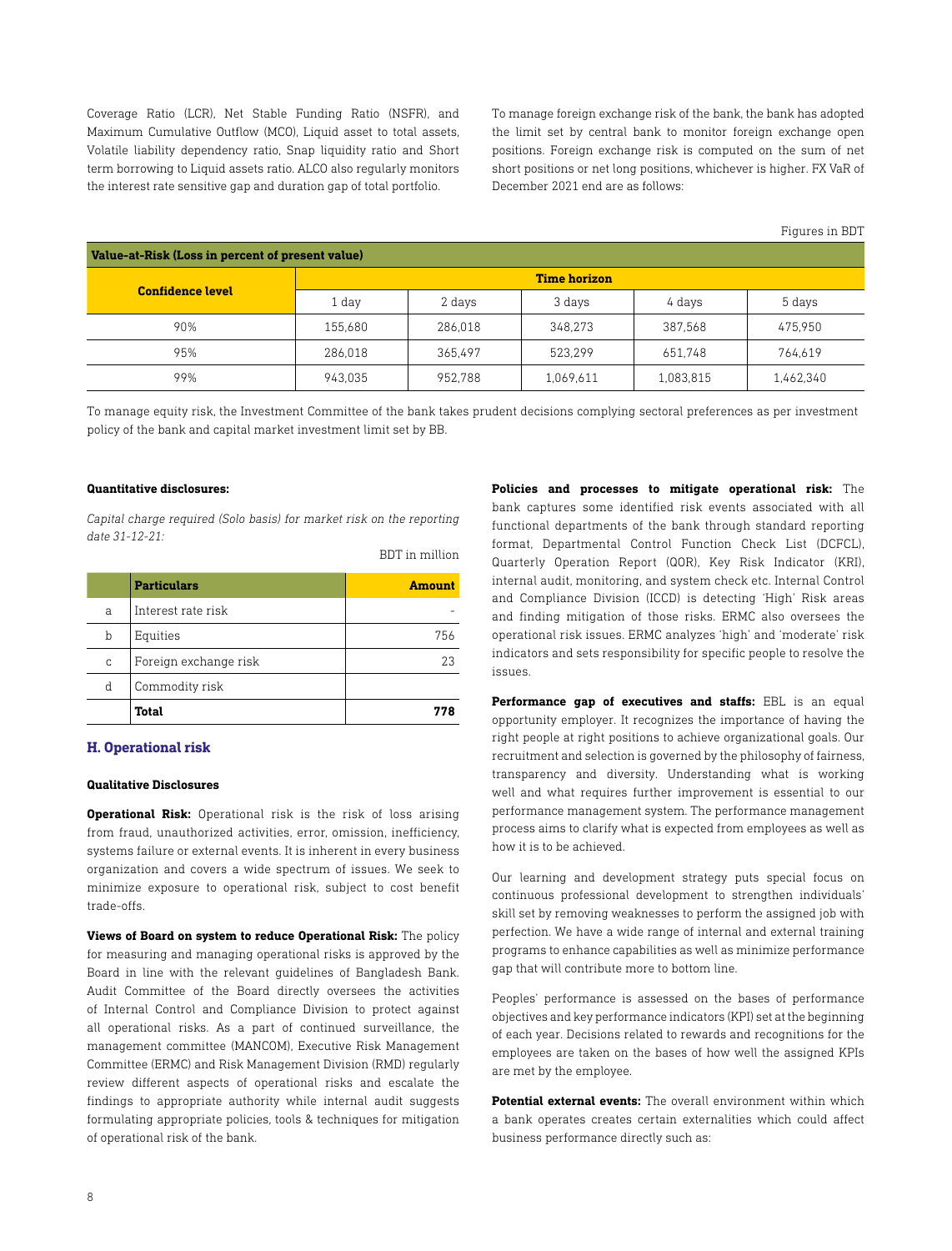Fraud Risk is the risk of incurring losses as a result of an intentional act or omission by a third party involving dishonesty, for personal and/or business gain, to avoid personal and/or business loss, or to conceal improper or unauthorized activity. This includes facilitation, misrepresentation, money laundering, terrorist financing, theft, forgery and cyber-crime.

Business Continuity Risk is the risk of incurring losses resulting from the interruption of normal business activities, i.e. interruptions to our infrastructure as well as to the infrastructure that supports our businesses.

Information Security Risk is the risk of an event which could result in the compromise of organizational assets, including, but not limited to, unauthorized use, loss, damage, disclosure or modification of organization's assets. It includes the risk of cyber threats on the organization.

Regulatory Compliance Risk is the risk of incurring regulatory sanctions (including restrictions on business activities, fines or enhanced reporting requirements), financial and/or reputational damage arising from our failure to comply with applicable laws, rules and regulations.

Vendor Risk arises from adverse events and risk concentrations due to failure in vendor selection, insufficient controls and oversight over a vendor and/or services provided by a vendor and other impacts to the vendor itself.

**Approach for calculating capital charge for operational risk:** The

bank applies 'Basic Indicator Approach' of Basel III as prescribed by BB in revised RBCA guidelines. Under this approach, banks have to calculate average annual gross income (GI) of last three years and multiply the result by 15% to determine required capital charge. Gross Income is the sum of 'Net Interest Income' and 'Net noninterest income' of a year or 'Total Operating Income' of the bank with some adjustments as noted below. GI shall:

- Be gross of any provision (e.g. for unpaid interest),
- Be gross of operating expenses, including fees paid to outsourcing service providers,
- Include lost interest i.e. interest suspense on classified loans  $(SS$ , DF, BL).

#### **Quantitative disclosures:**

*Capital charge required for operation risk on the reporting date 31-12-21:*

BDT in million

| <b>Particulars</b>                  | Solo (Bank) | <b>Consolidated</b> |
|-------------------------------------|-------------|---------------------|
| Capital charge for operational risk | 2.511       | 2.590               |

## **I. Liquidity ratio**

## **Qualitative Disclosures**

#### **Views of BoD on System to reduce liquidity risk**

Liquidity Risk is the risk of bank's inability to repay its obligations as they fall due or incurring excessive cost while mobilizing fund

due to scarcity of cash fund at a certain period of time. The risk arises from mismatch in the expected level of cash flows from maturing assets and liabilities. The intensity and sophistication of liquidity risk management system depends on the nature, size and complexity of a bank's activities. Sound methods in measuring, monitoring and controlling liquidity risk is critical to sustainability of the bank. Therefore, The Board of Directors of the bank sets policy, different liquidity ratio limits, and risk appetite for liquidity risk management.

#### **Methods used to measure liquidity risk**

The tools and procedures deployed by EBL to manage liquidity risk are comprehensive. The measurement tools used to assess liquidity risks are:

- Statutory Liquidity Requirement (SLR)
- Cash Reserve Ratio (CRR)
- Asset to Deposit Ratio (ADR)
- Structural Liquidity Profile (SLP)
- Maximum Cumulative Outflow (MCO)
- Liquidity Coverage Ratio (LCR)
- Net Stable Funding Ratio (NSFR)
- Volatile Liability Dependency Ratio
- Liquid Asset to Total Deposit Ratio
- Liquid Asset to Short Term Liabilities

#### **Liquidity risk management system**

Responsibility of managing liquidity lies with Asset Liability Committee (ALCO) of the bank which meets at least once in every month. Asset and Liability Management (ALM) desk closely monitors and controls liquidity requirements on a daily basis by proper coordination of funding activities. A monthly projection of fund flows is reviewed in ALCO meeting regularly.

#### **Policies and processes for mitigating liquidity risk**

In order to develop comprehensive liquidity risk management framework, EBL has constructed Contingency Funding Plan (CFP) to manage liquidity in both normal and stressed conditions. CFP includes a set of policies and procedures that serves as a blueprint for the bank to meet its funding needs in a timely manner and at a reasonable cost. CFP is an extension of ongoing liquidity management while ensuring:

- Reasonable liquid assets are maintained;
- Measurement and projection of funding requirements in different scenarios; and
- Management of access to funding sources.

Maturity bucket of cash inflows and outflows is an effective tool to determine bank's cash position; that estimates cash inflows and outflows with net deficit or surplus (GAP) both on a day to day basis and over a series of specified time periods. A bucket wise (e.g. call, 2-7 days, 8 days-1 month, 1-3 months, 3-12 months, 1-5 years, over 5 years) maturity profile of the assets and liabilities is prepared to understand mismatch in every bucket. A structural maturity profile is prepared periodically following guidelines of Bangladesh Bank.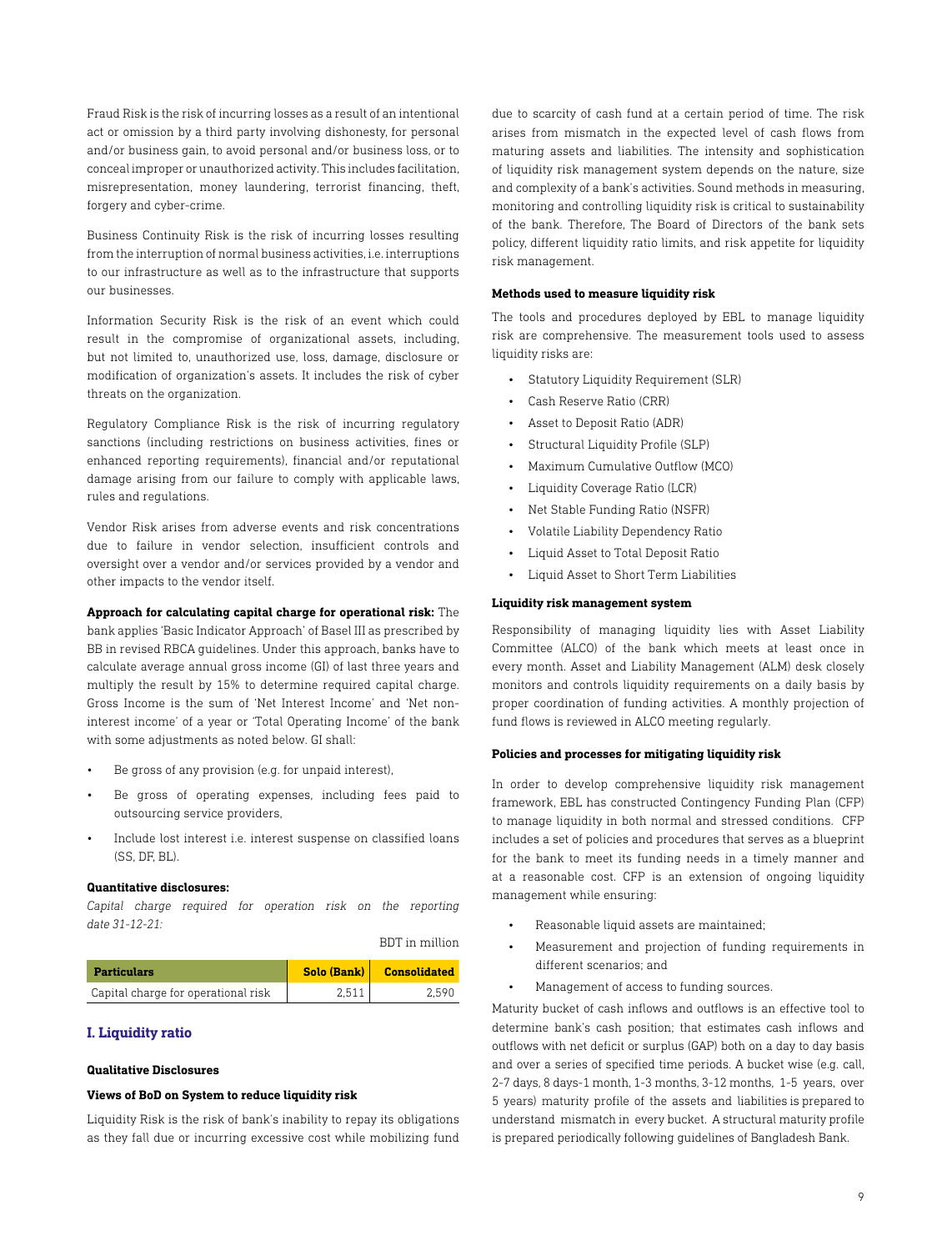## **Quantitative disclosures:**

Liquidity Coverage Ratio and Net Stable Funding Ratio as on 31 December 2021 are given below:

|  | BDT in million |
|--|----------------|
|  |                |

| <b>Particulars</b>                                     | <b>Amount</b> |
|--------------------------------------------------------|---------------|
| Stock of High quality liquid assets                    | 60.089.65     |
| Total net cash outflows over the next 30 calendar days | 41.448.82     |
| <b>Liquidity Coverage Ratio (%)</b>                    | 144.97%       |
|                                                        |               |
| Available amount of stable funding                     | 280.868.99    |
| Required amount of stable funding                      | 269.030.57    |
| <b>Net Stable Funding Ratio (%)</b>                    | 104.40%       |

## **J. Leverage ratio**

#### **Qualitative Disclosures**

#### **Views of BoD on System to reduce excessive leverage**

Leverage ratio is the ratio of Tier 1 capital to total on and off-balance sheet exposures. It was introduced into the Basel III framework as a non-risk based backstop limit, to supplement risk-based capital requirements. EBL has embraced this ratio along with Basel III guideline as a credible supplementary measure to risk based capital requirement and assess the ratio periodically.

# **Policies and processes for managing excessive on and offbalance sheet leverage**

Revised guideline of RBCA based on Basel III as provided by BRPD of Bangladesh Bank is followed by EBL while managing excessive on and off-balance sheet leverage of the bank. As per RBCA guideline, leverage ratio indicates Tier I Capital divided by Total Exposure after related deductions.

#### **Approach for calculating exposure**

The Bank has calculated the regulatory leverage ratio as per the guideline of Basel III. The numerator, capital measure, is calculated using the new definition of Tier I capital applicable from 01 January 2015. The denominator, exposure measure, is calculated on the basis of the Basel III leverage ratio framework as adopted by Bangladesh Bank.

#### **Quantitative Disclosure:**

Leverage Ratio (Solo Basis) on 31 December 2021 is given below:

BDT in million

| <b>Particulars</b>             | Amount  |
|--------------------------------|---------|
| On balance sheet exposure (A)  | 380,252 |
| Off balance sheet exposure (B) | 82.156  |
| Regulatory Adjustments (C)     | 2.876   |
| Total exposure (A+B-C)         | 459.532 |
|                                |         |
| <b>Leverage Ratio</b>          | 5.69%   |

#### **K. Remuneration**

## **Qualitative Disclosures**

EBL wants to attract, retain and motivate top talents to grow sustainably. The bank offers a competitive pay and benefits package to create an exemplary team for this sustainable growth. Our compensation and benefits strategy combines the need to maintain a high performance culture along with market competitiveness. A bi-annual benchmarking exercise makes sure that employees' pay is competitive. The latest market survey was conducted in 2021 and accordingly the revised salary has been implemented from December 2021. Moving between pay scales depends on the individuals' performance and we reward employees accordingly.

#### **a) Information relating to the bodies that oversee remuneration.**

*Name, composition and mandate of the main body overseeing remuneration.*

EBL has a Board approved People Management Policy that outlines the rules relating to compensation structure and the benefits package for its people and gives detailed procedures for exercising those.

*External consultants whose advice has been sought, the body by which they were commissioned, and in what areas of the remuneration process.*

Presently EBL does not have any separate body or external party to oversee remuneration.

*A description of the scope of the bank's remuneration policy (e.g. by regions, business lines), including the extent to which it is applicable to foreign subsidiaries and branches.*

The said policy applies to all the employees of the bank. Local and foreign subsidiaries of EBL are governed by their own policies.

*A description of the types of employees considered as material risk takers and as senior managers, including the number of employees in each group.*

All of the Management Committee (MANCOM) members are considered as material risk takers and are mostly Senior Managers. MANCOM is the highest decision and policy making authority of the management comprising of MD & CEO and different business and support unit heads.

## **b) Information relating to the design and structure of remuneration processes.**

*An overview of the key features and objectives of remuneration policy*

Remuneration policy of the bank has been framed to maintain a performance based reward policy which recognizes the contribution of each of the employees of the bank. EBL's reward package consists of the following key elements:

#### **Fixed pay:**

The purpose of fixed pay is to attract and retain employees by paying competitive pay for the role, skills and experience required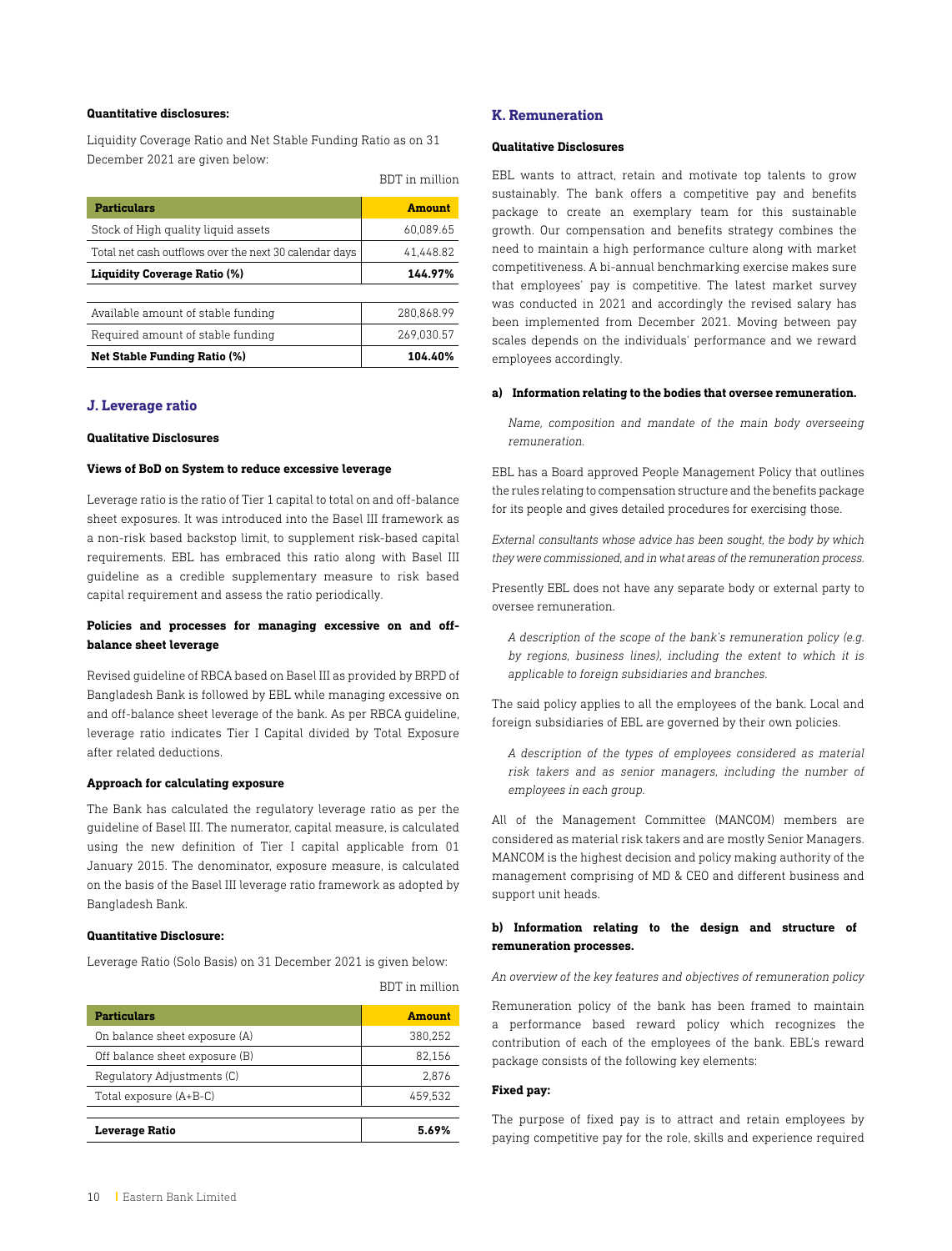for the business. This includes salary, fixed pay allowance, and other cash allowances. These payments are fixed and do not vary with performance.

#### **Benefits:**

EBL provides benefits in accordance with local market practice. This includes subsidized loans (car, house building), hospital bill reimbursement, TA/DA etc.

#### **Annual Incentives:**

EBL provides annual incentives to drive and reward performance based on annual financial and non-financial measures consistent with the medium to long-term strategy, shareholder interest and adherence to EBL values.

Regulations of Pay and Allowances

- Salaries are confidential between the concerned employees and Human Resources Division.
- The grade-wise scale of pay and other allowances of employees are determined by the competent authority from time to time.
- Salary revision is decided by the Managing Director & CEO with the approval of the Board of Directors based on:
	- a. Individual Performance
	- b. Market movement
	- c. The Bank's affordability
	- d. Individual's relative position in a particular salary range
	- e. COLA (Cost Of Living Adjustment)
	- f. Regulatory and other changes affecting the industry

Any request for information relating to salary should be directed to the Human Resources Division by appropriate authority.

*Whether the remuneration committee reviewed the firm's remuneration policy during the past year, and if so, an overview of any changes that were made.*

Remuneration structure of the bank is reviewed as and when management deem appropriate to allow for adjustments in the cost of living and market forces pertaining to the banking industry. HR Division initiates the process, makes proposal to Board for approval.

*A discussion of how the bank ensures that risk and compliance employees are remunerated independently of the businesses they oversee.*

EBL ensures that Risk and Compliance employees are remunerated independently as the remuneration package is set by the management and applicable for all employees irrespective of profession or area.

# **C) Description of the ways in which current and future risks are taken into account in the remuneration processes.**

*An overview of the key risks that the bank takes into account when implementing remuneration measures.*

In a highly competitive financial sector like banking, remuneration system is mostly dictated by market forces. Demands for efficient and skilled employees tend to increase as disproportionate number of financial institutions chase them. As a result, compensation package for skilled resources is relatively high and salary revision takes place more frequently than other industries. Excessive turnover of human resources, skill shortage, inability to attract and retain good people are some of the risks banks have to consider with. However, EBL designed its remuneration package as per market driven strategy to ensure right package for the right people. On top of it, in designing remuneration package, EBL ensures fair treatment, internal equity and external competitiveness to retain good resources.

*An overview of the nature and type of the key measures used to take account of these risks; including risks difficult to measure (values need not be disclosed).*

Market survey is conducted periodically to compensate employees for their expertise, time, mental and social engagement with the organization.

*A discussion of the ways in which these measures affect remuneration.*

These measures ensure that the remuneration process of EBL is:

- Right employees are getting right package as per their performance, quality of experience, training received and special expertise.
- Ensure internal & external equity

*A discussion of how the nature and type of these measures has changed over the past year and reasons for the change, as well as the impact of changes on remuneration.*

EBL has remained consistent in the measures through which remuneration package is designed. There has not been any deviation as compared to last year.

# **(d) Description of the ways in which the bank seeks to link performance during a performance measurement period with different levels of remuneration.**

*An overview of main performance metrics for bank, top-level business lines and individuals.*

At EBL, salary increment and promotion is purely linked with performance. As per policy, performance evaluation is done for all permanent employees. In addition to yearly review of performance, a quarterly review is also carried out. Performance evaluation is done on the below parameter:

- Business Objectives
- Personal Development Objective
- Management Objectives
- Operational and compliance objective
- Behavioral competency

*A discussion of how amounts of individual remuneration are linked to bank-wide and individual performance.*

Overall performance is evaluated as per above mentioned parameters and individuals are rated accordingly from 1 (highest)